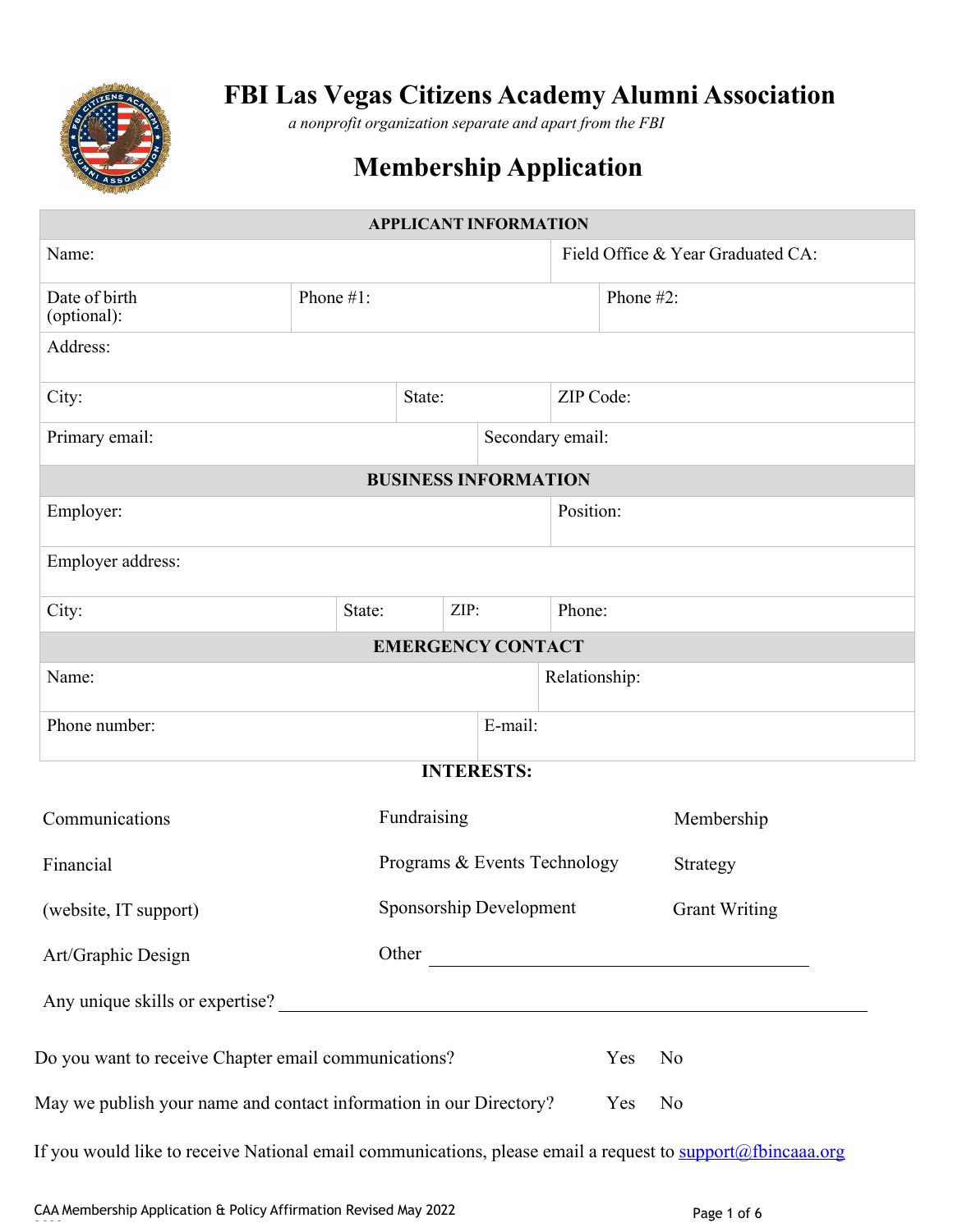

# **FBI Las Vegas Citizens Academy Alumni Association**

*a nonprofit organization separate and apart from the FBI*

# **Membership Application**

Dues are assessed and payable on January 1st each year. All Dues amounts are deemed fully-earned on receipt and **are considered non-refundable. The FBI Citizens Academy Alumni Association is a nonprofit corporation exempt from income tax under Section 501(c)(3) of the Internal Revenue Code. All donations and membership dues are tax deductible to the maximum extent allowable by law.**

| <b>Choose One</b> | Membership<br><b>Options</b> | Amount         | <b>Benefits</b>                                                                                                             |  |  |
|-------------------|------------------------------|----------------|-----------------------------------------------------------------------------------------------------------------------------|--|--|
|                   | Annual<br>Membership         | \$50.00 / year | Members in good standing will be invited to activities and<br>events hosted by the FBILVCAAA.                               |  |  |
|                   | Lifetime<br>Membership       | \$1,100        | Members in good standing will receive special<br>recognition and be invited to exclusive events hosted by<br>the FBILVCAAA. |  |  |

|  | Donation | Amount in addition<br>to membership | Assist the FBILVCAAA's Mission in supporting the Las Vegas<br>FBI's Community Outreach Programming. |
|--|----------|-------------------------------------|-----------------------------------------------------------------------------------------------------|
|--|----------|-------------------------------------|-----------------------------------------------------------------------------------------------------|

### **Dues Payment Options:**

| Pay online via:   | If You Prefer to Pay by Check, please make check payable: |
|-------------------|-----------------------------------------------------------|
| www.fbilvcaaa.org | <b>FBILVCAAA</b><br>P.O. Box 72341, Las Vegas, NV 89170   |

**By selecting to be a member, I acknowledge the following:**

**I am a graduate in good standing of the FBI Citizens Academy Program, and will act only in the best interests of the FBI and the Chapter.**

**I will abide by the Chapter Bylaws, FBINCAAA Bylaws and all applicable policies adopted by the Chapter and the FBINCAAA, including, but not limited to, the Code of Conduct and Ethics Policy, Sexual Harassment Policy, Conflict of Interest Policy, Document Retention Policy, and Whistleblower Protection Policy. A Signed Policy Affirmation must accompany this Application.**

**I will at all times maintain compliance with all applicable FBI security requirements in the sole and absolute discretion of the FBI (the "FBI Requirements"). Failure to maintain such certification shall immediately disqualify an individual from CAAA membership, including all service as an officer, director or member of a committee. The undersigned herebyconsents that the FBI may communicate the status of my compliance (or non-compliance) with the FBI Requirements to the CAAA and/or the FBINCAAA.**

**Signature Page Follows on Page 6**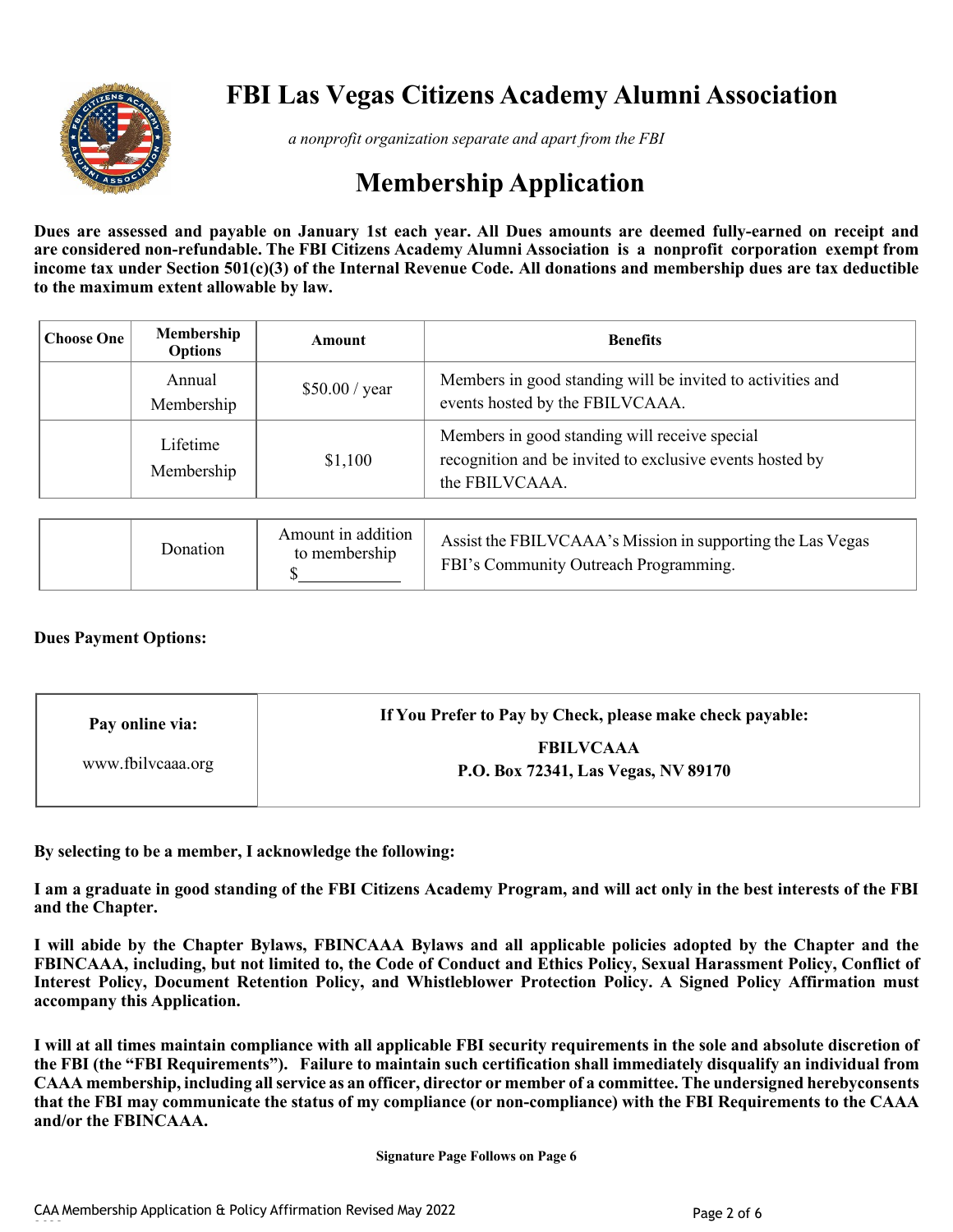

# **FBI Las Vegas Citizens Academy Alumni Association**

## **Code of Conduct and Ethics Policy | Sexual Harassment Policy**

# **Conflict of Interest Policy | Document Retention Policy**

# **Whistleblower Protection Policy**

## **Preamble**

The FBI Las Vegas Citizens Academy Alumni Association (hereinafter the "Chapter") is a non-profit organization separate and apart from the FBI. The purpose of the Chapter, acting in conjunction with and under the oversight of the FBI National Citizens Academy Alumni Association (the "FBINCAAA"), is to promote safer communities through community service projects and educating business, labor, media, medical, minority, religious, government, senior citizens, and other community leaders about law enforcement, with particular emphasis on the mission and resources of the FBI. The Chapter has entered into a Memorandum of Agreement ("MOA") with the FBI to create and administer a program ensuring that each local Citizens Academy Alumni Association ("CAAA") board of directors receives training on best practices for the governance of non-profits, model documents, and other resources to assist in the development and administration of the local CAAA. Additionally, the FBINCAAA is charged with providing oversight and accountability of all CAAAs to ensure that CAAA operations and activities do not conflict with the best interests of the FBI and are in good standing with local, state and federal corporate, charitable and tax laws. The policies set forth herein are intended to supplement, but not to supersede, any existing statements of policy now in existence or hereinafter adopted.

## **Code of Conduct and Ethics Policy**

In light of the unique relationship between the Chapter, the FBINCAAA and the FBI, and to ensure compliance with state and federal laws, the Chapter's Board of Directors (hereinafter the "Board") has adopted this Code of Conduct and Ethics Policy (the "Code of Conduct and Ethics Policy") for officers, directors and members of the Chapter (hereinafter collectively the "CAAA Members" and individuals a "CAAA Member"). CAAA Members must act in the best interests of the Chapter, the FBINCAAA and the FBI and must comply with both the letter and the spirit of this Code of Conduct and Ethics Policy.

No code or policy can anticipate every situation that may arise. Therefore, this policy is intended to serve as a guide and each CAAA Member is encouraged to contact the President of the Chapter with questions about specific circumstances that may implicate one or more of the provisions of this policy.

- 1. Use of the FBI Name, Initials and Seal. CAAA Members may not use any name that refers to the Federal Bureau of Investigation, or any name that includes "FBI" without the prior approval of the FBI. CAAA Members may not use the FBI's official seal without the specific approval of the FBI's Office of the General Counsel. CAAA Members may not use the FBI badge or other FBI insignia without the specific approval of the responsible FBI official. CAAA Members are prohibited from selling or otherwise distributing any of the FBI's material from the Citizens Academy without the prior approval of the FBI.
- CAA Membership Application & Policy Affirmation Revised May 2022 <sup>2022</sup> Page 3 of 6 2. Use of the Chapter Name and Logo. CAAA Members may use the Chapter name to indicate that they are a graduate of the Citizens Academy and a member of the Chapter. CAAA Members may not use the Chapter name or the Chapter logo to suggest that an event or activity is sponsored, endorsed or authorized by, or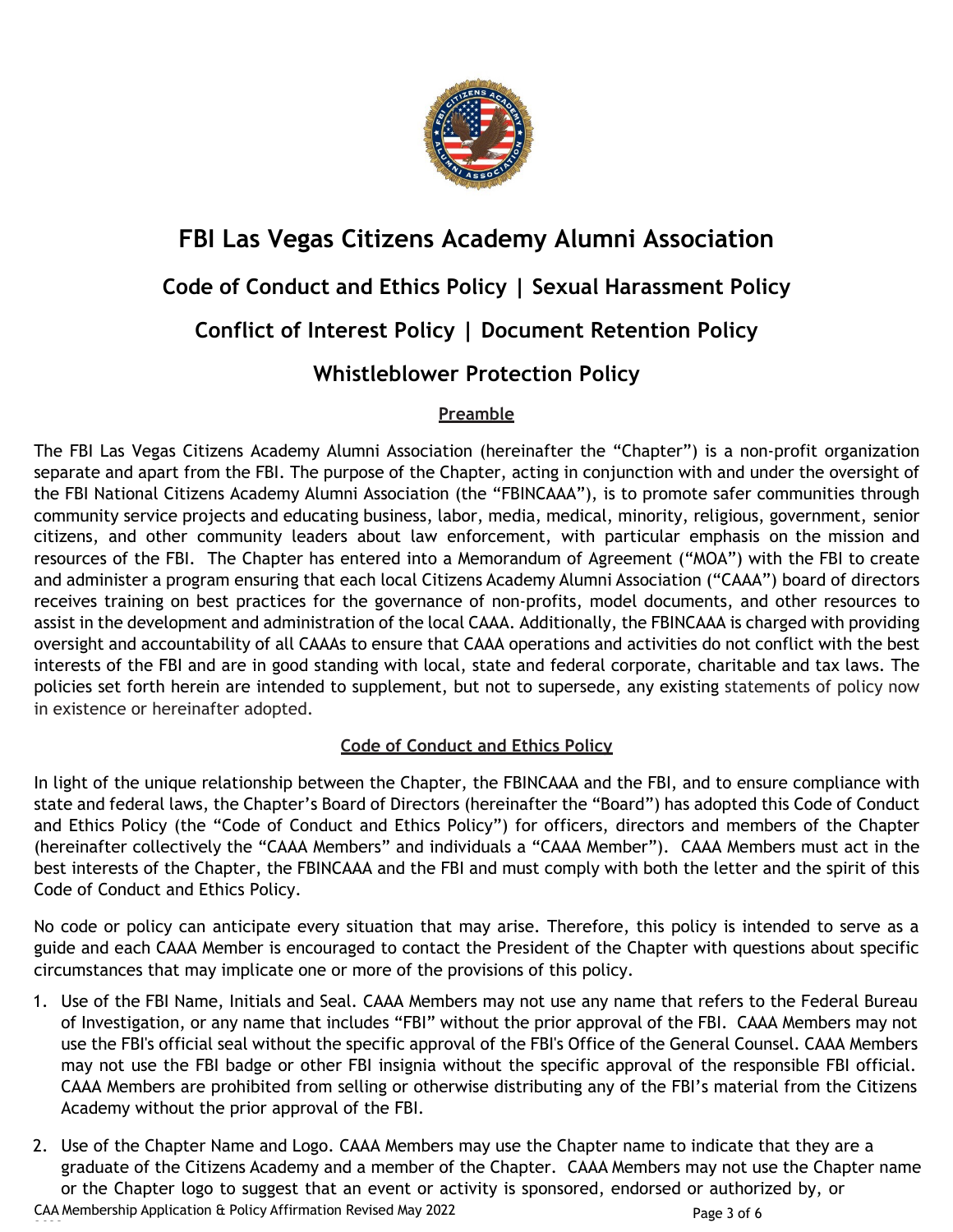affiliated with the Chapter without prior approval of the Chapter. CAAA Members may not use the FBINCAAA name or the FBINCAAA without prior approval of the FBINCAAA.

- 3. Personal Advantage. CAAA Members are prohibited from using their position as a CAAA Member to procure personal advantages not available to the general public.
- 4. Citizens Academy Nominations and Fundraising. CAAA Members may not solicit any contribution in connection with any nomination or access to the FBI's Citizens Academy (CA). Nominations shall be based solely on the needs and criteria established by the FBI. All fundraising literature must specifically state "Monetary contributions are not required to participate, or to be nominated for participation, in any FBI program or event."
- 5. Media. CAAA Members may not speak or appear to speak on behalf of the FBI, nor represent that they are agents or employees of the FBI. CAAA Members may not speak on behalf of the Chapter without prior approval. All requests from the media regarding the FBI must be directed to the Community Outreach Specialist, designee of FBI HQ or such affected FBI division. All requests from the media regarding the Chapter must be directed to the President of the Chapter.
- 6. Violations and Sanctions. Violations of this Policy will be brought to the attention of the Board. The action taken by the Board will be commensurate with the seriousness of the violation and may result in disqualification from CAAA membership, and/or termination of service as an officer, director, or member of a committee.

### **Sexual Harassment Policy**

The Chapter hereby adopts this Sexual Harassment Policy Statement (the "Harassment Policy") which governs the behavior of each CAAA Member. The undersigned does hereby affirm the following:

- 1. Sexual Harassment is prohibited conduct. To that end, this policy prohibits all forms of harassment including inappropriate and unwelcomed physical touching, obscene gestures, threats, derogatory comments, jokes, teasing, sexually explicit language, sexual jokes, display of sexual materials, inappropriate comments based onsex or gender, sex or gender-related jokes, requests for dates or other expressions of attraction or sexual interest,and other similar conduct;
- 2. The Chapter will not tolerate harassment against any person based upon a protected status, including race, color, religion, gender, national origin, age, disability, marital status, sexual orientation, military or veteran status, or any other classification protected by state, federal or local laws and ordinances.
- 3. Individuals who feel they have been victims of any kind of harassment or believe they have witnessed harassment should report the incident immediately to an officer of the Chapter. All reports of harassment shall beinvestigated by the Chapter; and
- 4. Violations of this policy will not be tolerated and may result in disciplinary action, including disqualification from CAAA membership, and/or termination of service as an officer, director, or member of a committee.

### **Conflict of Interest Policy**

The Chapter hereby adopts this Conflict of Interest Policy (the "Conflict of Interest Policy"). The undersigned does hereby affirm the following:

1. A "Conflict of Interest" transaction is any proposed or effected transaction, decision or vote involving the Chapter in which an officer, director, or member of a committee, or a person related to the officer, director, or member of a committee, (an "Interested Person") has a beneficial interest or any other relationship or connectionto the transaction, decision or vote that would reasonably be expected to bias or otherwise influence the Interested Person's judgment; and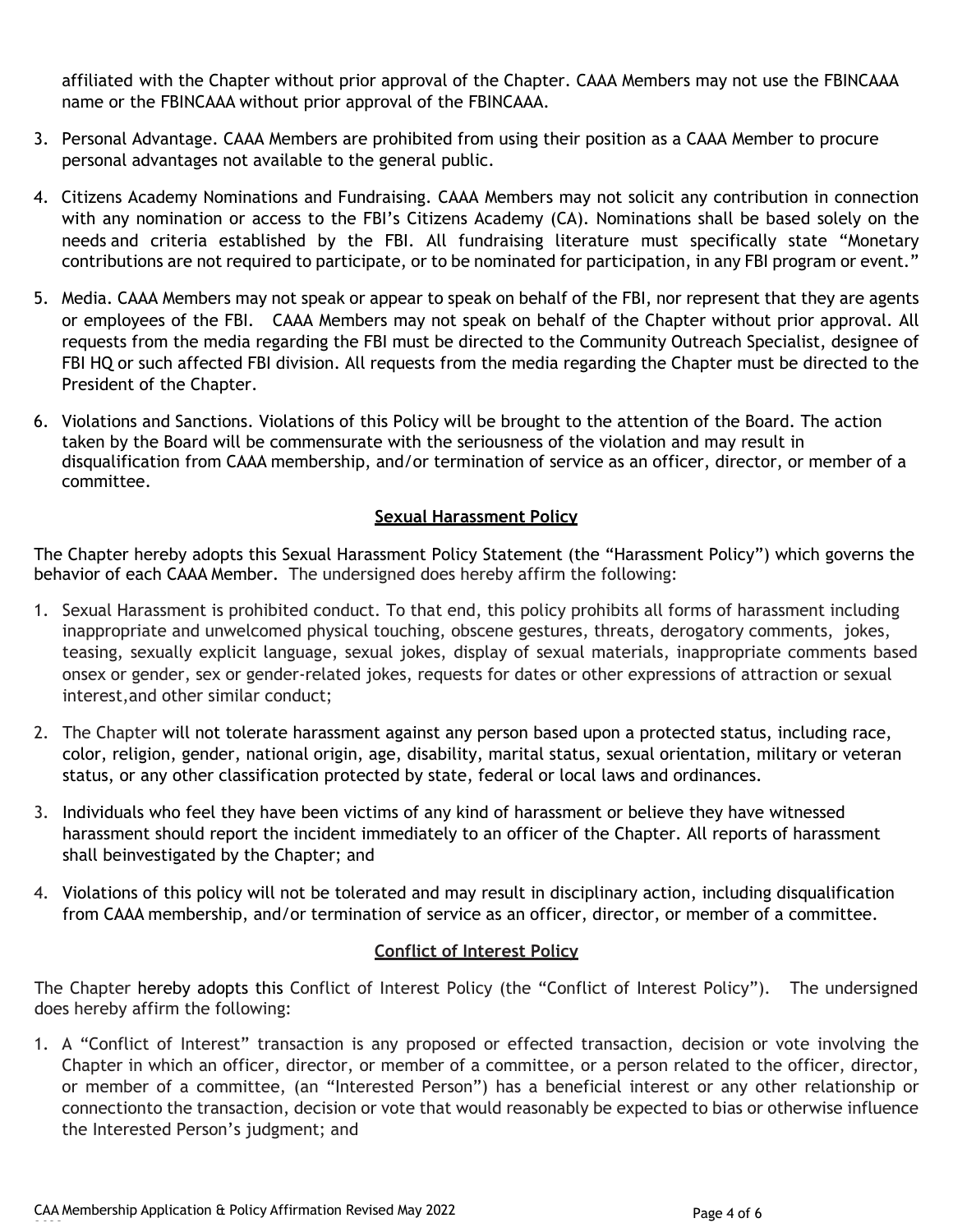- 2. Interested persons must disclose Conflict of Interest transactions to the Board and cannot play any direct or indirect role in the deliberations or vote on the matter.
- 3. The Chapter shall annually survey its officers, directors, and committee members to provide for disclosure of situations potentially giving rise to Conflict of Interest situations involving the Chapter. Not less than annually, the Chapter shall review compliance with this reporting requirement and shall consider revisions or additions to the Chapter's Conflict of Interest policy; and
- 4. The Chapter shall not lend money to, nor use its credit, to assist an officer, director, or member of a committee. Any person who assents to or participates in the making of any such loan or use of credit shall be liable to for the cost of such use of credit and for the amount of such loan until the repayment for such loan.

### **Document Retention Policy**

The Chapter hereby adopts this Document Retention Policy (the "Document Retention Policy"). The undersigned does hereby affirm the following:

- 1. This policy governs the retention and destruction of documents and other records, both in hard copy and electronic media (referred to as "documents" in this Policy).
- 2. Documents shall be maintained in either paper or electronic media with adequate provisions for backup and archival to reasonably assure the safe keeping of the documents. Usage of an internet based electronic documentstorage system approved by the FBINCAAA Board of Directors shall constitute prima facie evidence of compliance with requirements for secure storage.
- 3. No person shall knowingly destroy any document with an intent to obstruct or influence the investigation or proper administration of any matter within the jurisdiction of any government department or agency or in relationto or contemplation of any such matter or case.
- 4. The information listed in the retention schedule below is intended as a guideline for identification of categories of documents and the minimum length of storage required. Documents may be retained stored for periods of time longer than as provided. Questions regarding the retention of documents not listed below should be directed to the Chapter President.
- 5. Provided that at such time there is no known circumstance supporting a longer period of retention, after expiration of the applicable period, documents may be destroyed in accordance with this Policy by any means of high security and confidential disposal.
- 6. Document Retention Schedule:

| <b>Document Type</b>                                           | <b>Retention Period</b> |
|----------------------------------------------------------------|-------------------------|
| <b>Annual Financial Statements</b>                             |                         |
| Bank records, receipts, other financial records                | Permanent               |
| Compliance and Awards records                                  | 7 Years                 |
| Contracts and related correspondence and documents             | 7 Years                 |
| Contribution Records & Donation Receipt                        | 10 Years                |
| Corporate records, Articles, Bylaws, Agendas, Minutes &        | Permanent               |
| <b>Resolutions</b>                                             | Permanent               |
| Electronic Mail (E-mail) Correspondence and internal memoranda | 7 Years                 |
| Insurance policies and claim records                           | Permanent               |
| IRS Exemption records and Annual Tax Filings                   | Permanent               |
| Membership Records                                             | Permanent               |
| Strategic Plans, Policies, Procedures & Affirmation Statements | 7 years                 |
| All documents not otherwise indicated                          | 7 years                 |
|                                                                |                         |